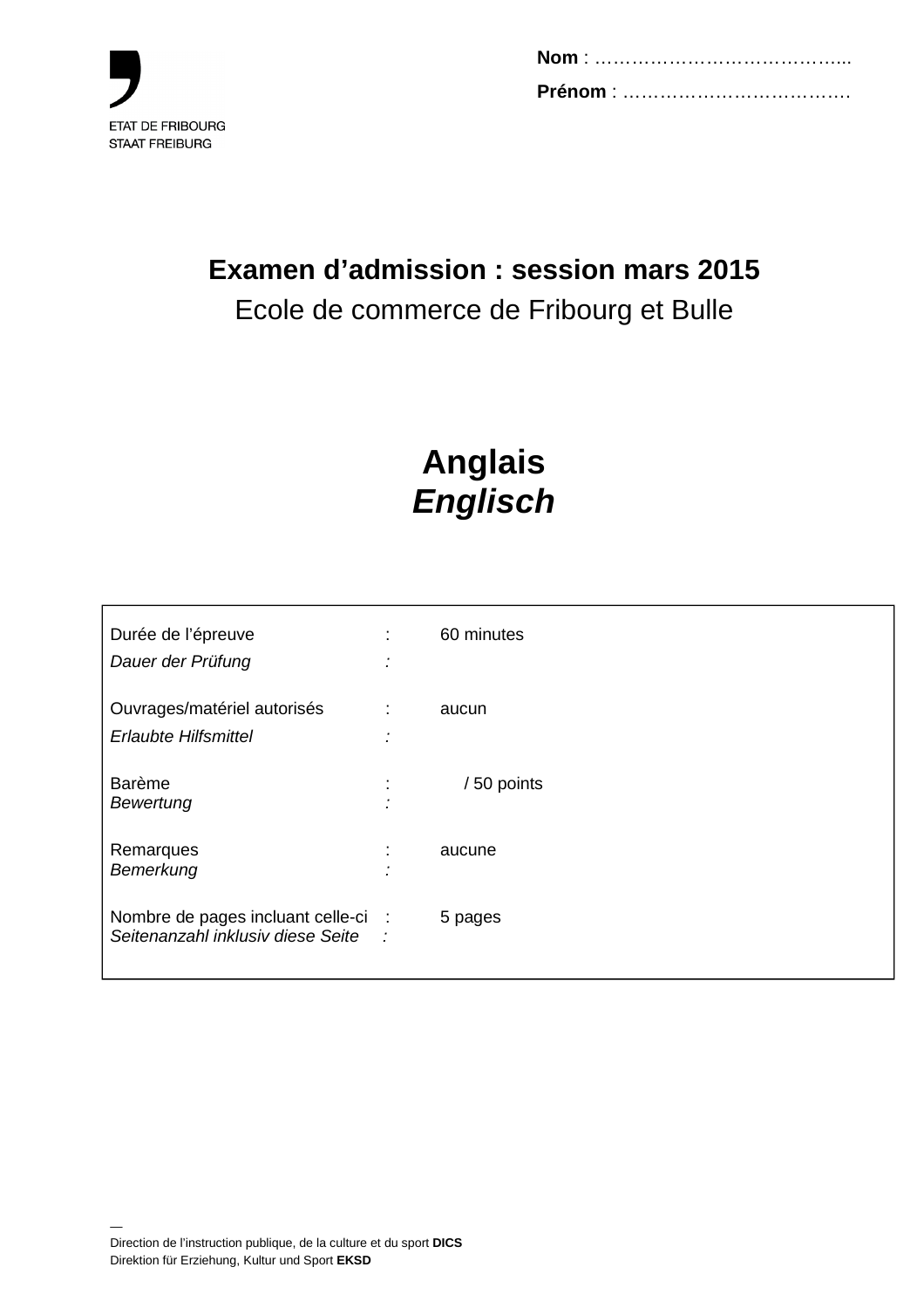## Listening comprehension **10** pts

You're going to listen to each text twice (2x). First, listen to the text, then answer the questions

## **Text 1 : FAMILY ACTIVITIES**  Listen to the dialogue. For each question, encircle the correct letter **1988 1988 1988** 1. In addition to paper books, what did the little girl make with paper at school ? A. an animal B. a person C. a building 2. What thing did she NOT talk about when making the object in Question 1? A. paper B. glue C. scissors 3. What did the girl do after school? A. She rode her bicycle. B. She watched television. C. She went to the store. 4. Who did she meet and play with at the junior high school? A. her teacher B. her cousins C. her father 5. Where does this conversation most probably take place? A. at a house B. at school C. at a park **Text 2 : HURRICANE (= a storm with violent winds / a cyclone)**  Listen to the text and encircle T if the statement is true and F if it is false 5 pts 1. The man in the house does not have much food. T F F 2. The weather at the coast is currently bad. T 3. Hurricanes are unusual in this area. T T F

- 4. The police officers are in the police station. T F F
- 5. Every year there are more strong hurricanes. T T F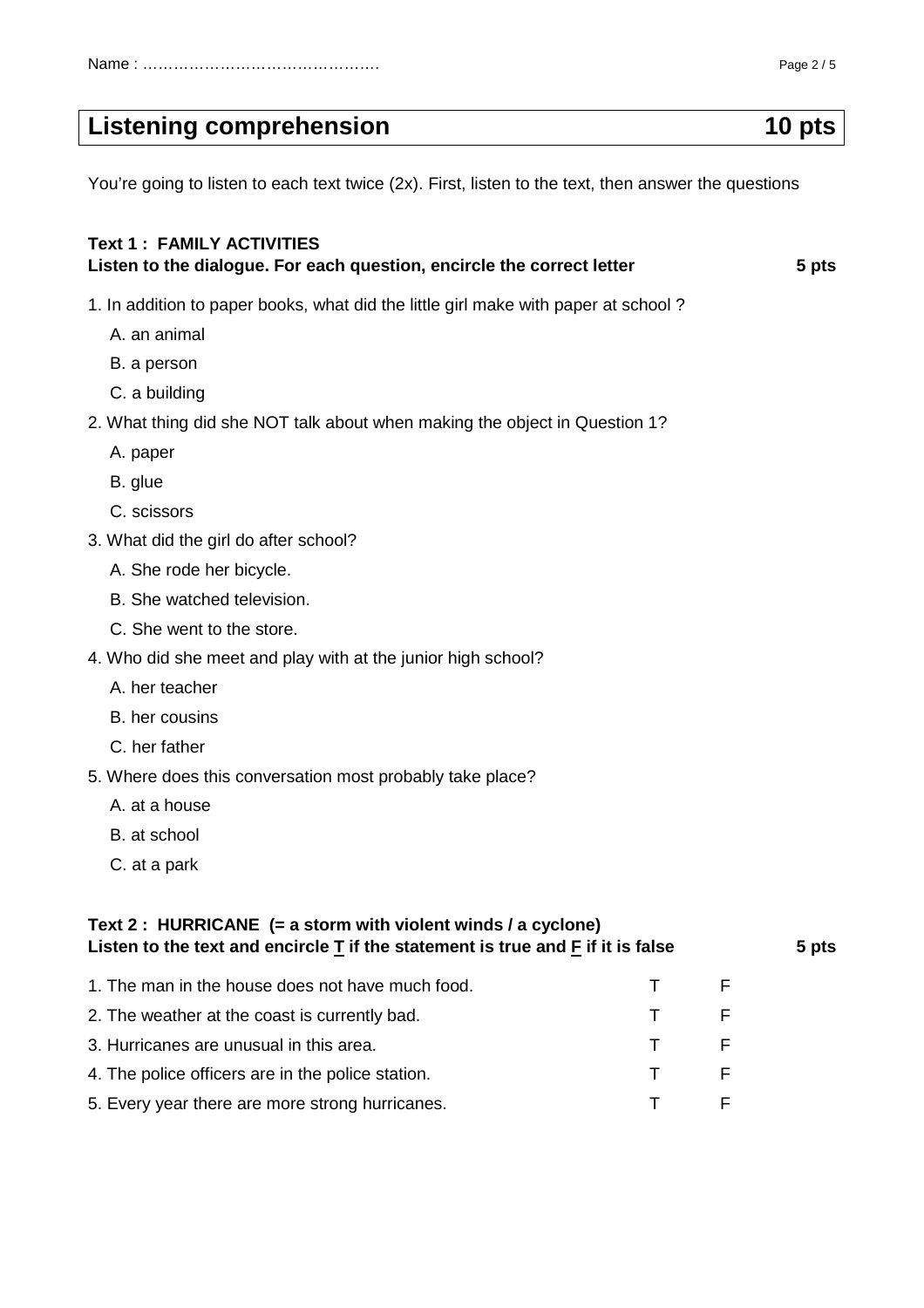## **Reading comprehension** 15 pts

#### **A. Read the text below. Then answer the questions**

### FRIDA KAHLO (1907 – 1954)

Frida Kahlo was a Mexican painter. Her colourful paintings show her powerful feelings about herself and the world around her. Some of her recent fans include Madonna and Robert De Niro.

#### **Life**

Her life began and ended in Mexico City. When Kahlo was six years old, she had a serious disease (polio) that damaged her right leg forever. However, she was a clever and determined young woman and went to one of the top schools in Mexico. When she was fifteen, she met the famous painter Diego Rivera. He was doing a painting on a wall at her school at that time. Then at the age of eighteen, Kahlo was in a terrible accident. She was travelling on a bus when a tram crashed into it. She began to paint while she was recovering from the accident because she was bored in bed. During the rest of her life she had over 30 operations to try to correct her physical problems.

In 1929, she married Diego Rivera but their relationship was often stormy. Soon after she got married, Kahlo started to wear traditional Mexican clothes and jewellery, and she also started to wear her hair high on her head. She visited the United States and France, and met important people. While she was staying in Paris, she appeared on the front cover of Vogue magazine. When she wasn't working, she liked singing and telling jokes at parties.

#### **Work**

Kahlo produced about 200 works in her life. Many of them were self-portaits – a mixture of dreams and reality. In them, we can see that she was proud of Mexico. Her paintings also tell us about politics, power relationships between rich and poor countries, Eastern and Western philosophy and the position of women in society. Many people admired her work, including Pablo Picasso.

## **Encircle T if the statement is true, F if it is false or ? if the text does not say. Correct the statements when they are wrong 3 pts 3 pts 3 pts 3 pts 3 pts 3 pts 3 pts 3 pts 3 pts 3 pts 3 pts 3 pts 3 pts 3 pts 3 pts 3 pts 3 pts 3 pts 3 pts 3 pts 3 pts 3 pts 3 pts 3 pts 3 pts 3 pts 3 pts 3 pts 3 pts 3 pt**

| 1. Frida Kahlo had a good education.                    | T  | F     | $\gamma$ |
|---------------------------------------------------------|----|-------|----------|
| 2. She had two very bad experiences when she was young. | T  | F     | $\gamma$ |
| 3. She was on a tram when a bus crashed into it.        |    | T F   | $\gamma$ |
| 4. She started painting when she met Diego Rivera.      | T  | $F -$ | $\gamma$ |
| 5. She travelled a lot in Mexico.                       |    | T F   | ?        |
| 6. People didn't think that she was a talented painter. | T. | F     | $\gamma$ |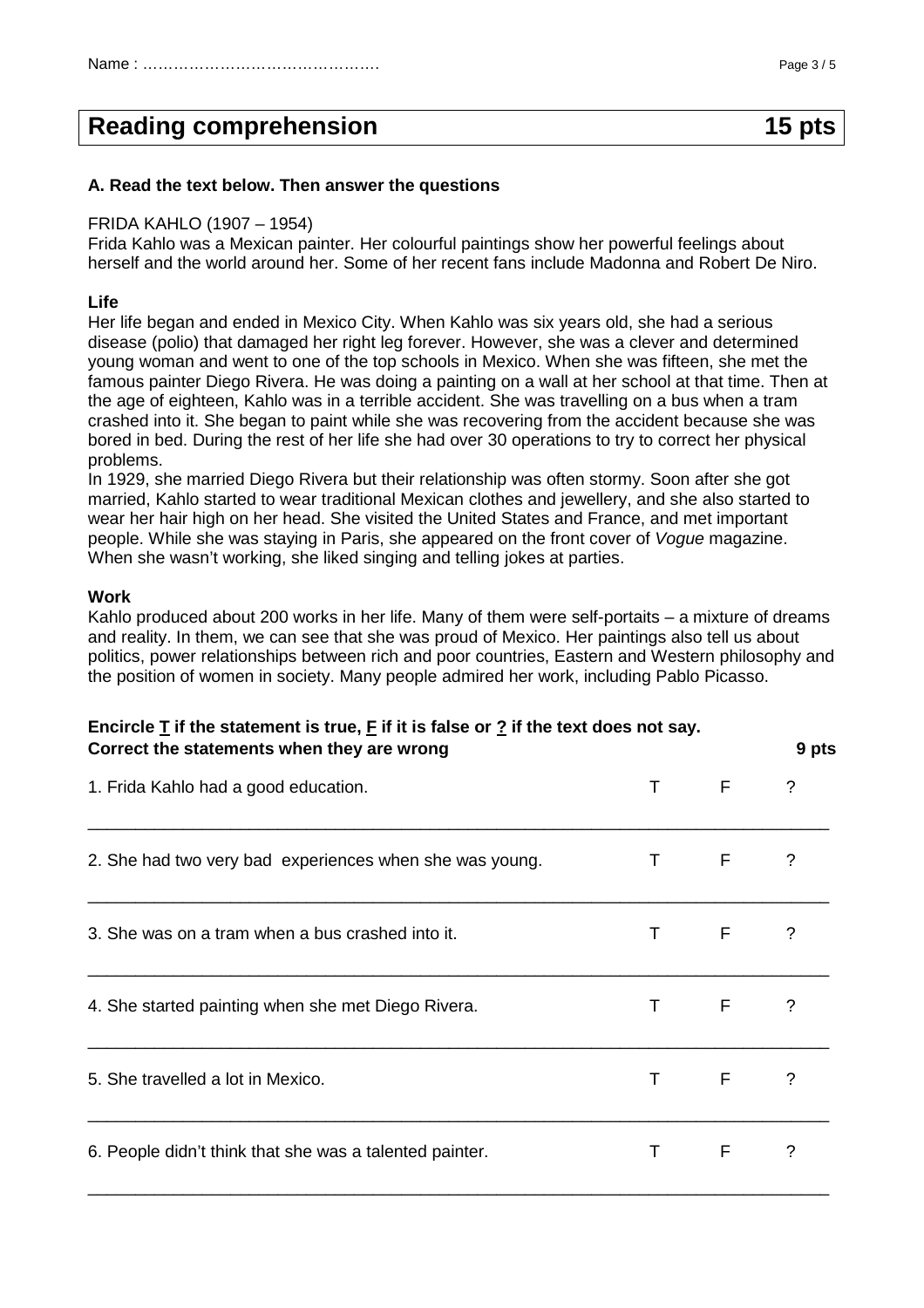## **Find in the text synonyms of the following words 6 pts in the synonyms of the following words**

- 1. Intelligent (between line 6 and line 12) :
- 2. Well-known, popular (l. 6-12) : \_\_\_\_\_\_\_\_\_\_\_\_\_\_\_\_\_\_\_\_\_\_\_\_\_\_\_\_\_\_\_\_\_
- 3. Drove fast into something (l. 10-12) : \_\_\_\_\_\_\_\_\_\_\_\_\_\_\_\_\_\_\_\_\_\_\_\_\_\_\_\_\_
- 4. General word to describe what you're wearing, like trousers... (1.16-20) :
- 5. Funny stories that make people laugh (l. 21-25) :
- 6. Feeling pleased about your actions, your family or your country because they're good or  $successful$  (l. 24-29) :

## **Grammar 15 pts**

## A. Ask the correct question, the answer is underlined **A.** Ask the correct question, the answer is underlined

- 1. She plays football three times per week. \_\_\_\_\_\_\_\_\_\_\_\_\_\_\_\_\_\_\_\_\_\_\_\_\_\_\_\_\_\_\_\_\_\_\_\_\_
- 2. John lived in Sydney in 1996.
- 3. Cathy is quite tall and really slim. \_\_\_\_\_\_\_\_\_\_\_\_\_\_\_\_\_\_\_\_\_\_\_\_\_\_\_\_\_\_\_\_\_\_\_\_\_\_\_\_\_\_\_
- 4. Mrs Smith's blouse is blue.
- 5. They're celebrating their 20th wedding anniversary next Sunday.

## **B. Fill in the blank with the correct preposition (ONE word) 4 pts**

1. Paula didn't go \_\_\_\_\_\_\_\_\_ work yesterday, so she stayed \_\_\_\_\_\_\_\_\_\_\_\_ home.

\_\_\_\_\_\_\_\_\_\_\_\_\_\_\_\_\_\_\_\_\_\_\_\_\_\_\_\_\_\_\_\_\_\_\_\_\_\_\_\_\_\_\_\_\_\_\_\_\_\_\_\_\_\_\_\_\_\_\_\_\_\_\_\_\_\_\_\_\_\_\_

- 2. I like reading books \_\_\_\_\_\_\_\_\_ bed. I'm interested \_\_\_\_\_\_\_\_\_\_ science-fiction.
- 3. There's a big table \_\_\_\_\_\_\_\_\_\_\_\_\_ the middle \_\_\_\_\_\_\_\_\_\_ the room. Be careful !
- 4. The cat is lying \_\_\_\_\_\_\_\_\_\_\_\_\_\_ the table and is looking \_\_\_\_\_\_\_\_\_\_\_\_\_\_\_ the window.

## **C. Fill in the blank with the verb in the correct tense 4 pts 4 pts**

- 1. Doris usually \_\_\_\_\_\_\_\_\_\_\_\_\_\_\_\_\_\_\_\_ (drive) to work but today she \_\_\_\_\_\_\_\_\_\_\_\_\_\_\_ (go) by
- bus because she **bus** (have) a car accident yesterday.
- 2. Bradley \_\_\_\_\_\_\_\_\_\_\_\_\_\_\_\_\_\_\_\_\_\_\_\_\_\_\_\_\_\_(visit) his aunt in Sydney next July. He \_\_\_\_\_\_\_\_\_\_\_\_(be)
- so excited.
- 3. \_\_\_\_\_\_\_\_\_\_\_\_\_\_\_\_\_\_\_\_\_\_\_\_\_\_ (it/rain) yesterday ? No, it was a nice day.
- 4. Please, be quiet ! I \_\_\_\_\_\_\_\_\_\_\_\_\_\_\_\_\_\_\_\_\_\_\_\_\_ (work).
- 5. She **She** (not / be) invited to Pat's party last week that's why she cried.